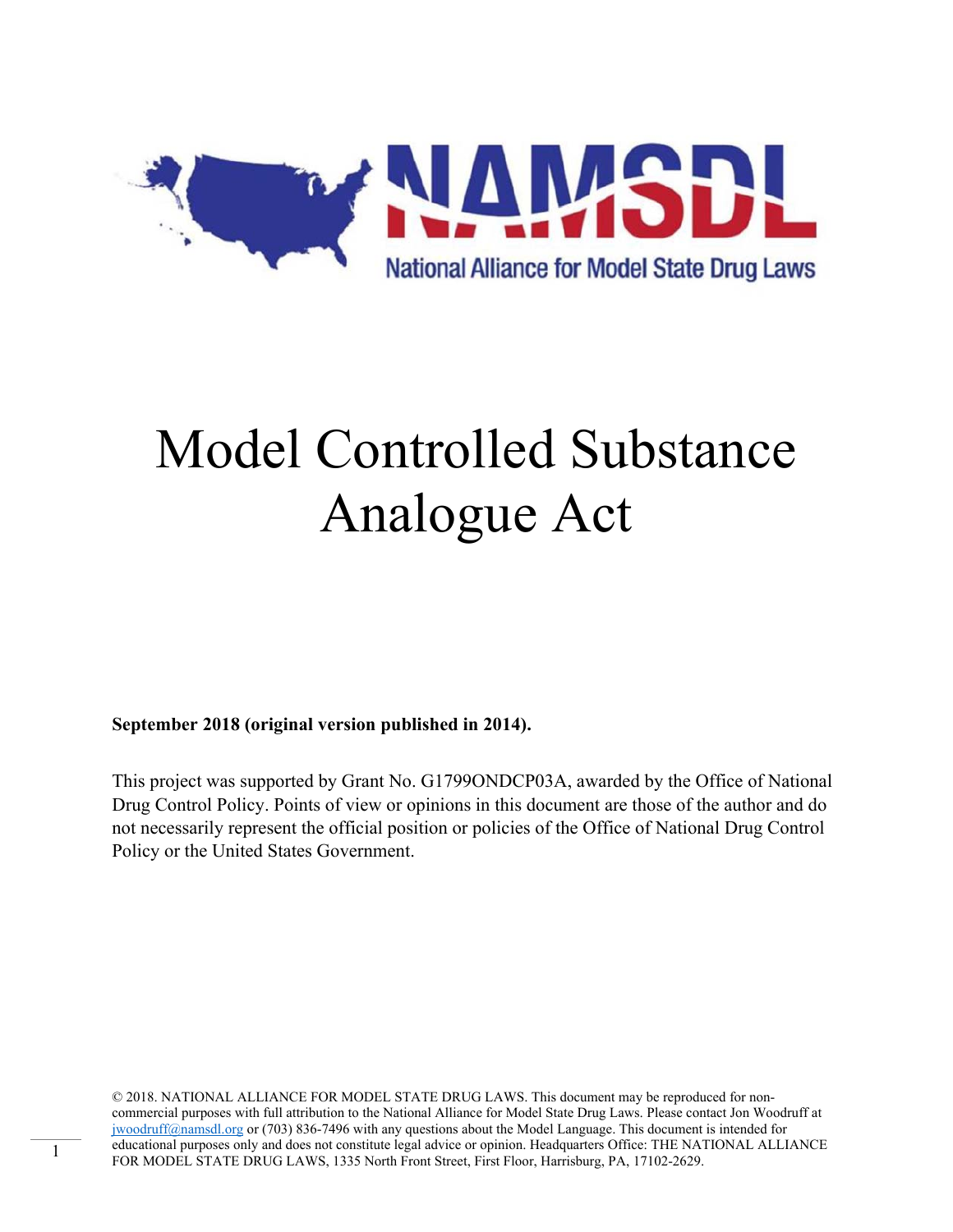# Model Controlled Substance Analogue Act

### *Table of Contents*

- 3 Policy Statement and Background
- 6 Highlights
- 7 Section I *Short Title*
- 7 Section II *Purpose*
- 7 Section III *Definition of Analogue*
- 9 Section IV *Treatment of Analogues*
- 9 Section V *Determination of Analogue Scientific or Pharmacological Factors*
- 10 Section VI *Evidence of Human Consumption*
- 10 Section VII *Determining Knowledge*
- 11 Section VIII *Controlled Substance Analogue Committee*
- 13 Section IX *Rules and Regulations*
- 14 Section X *Severability*
- 14 Section XI *Effective Date*

© 2018. NATIONAL ALLIANCE FOR MODEL STATE DRUG LAWS. This document may be reproduced for noncommercial purposes with full attribution to the National Alliance for Model State Drug Laws. Please contact Jon Woodruff at jwoodruff@namsdl.org or (703) 836-7496 with any questions about the Model Language. This document is intended for educational purposes only and does not constitute legal advice or opinion. Headquarters Office: THE NATIONAL ALLIANCE FOR MODEL STATE DRUG LAWS, 1335 North Front Street, First Floor, Harrisburg, PA, 17102-2629.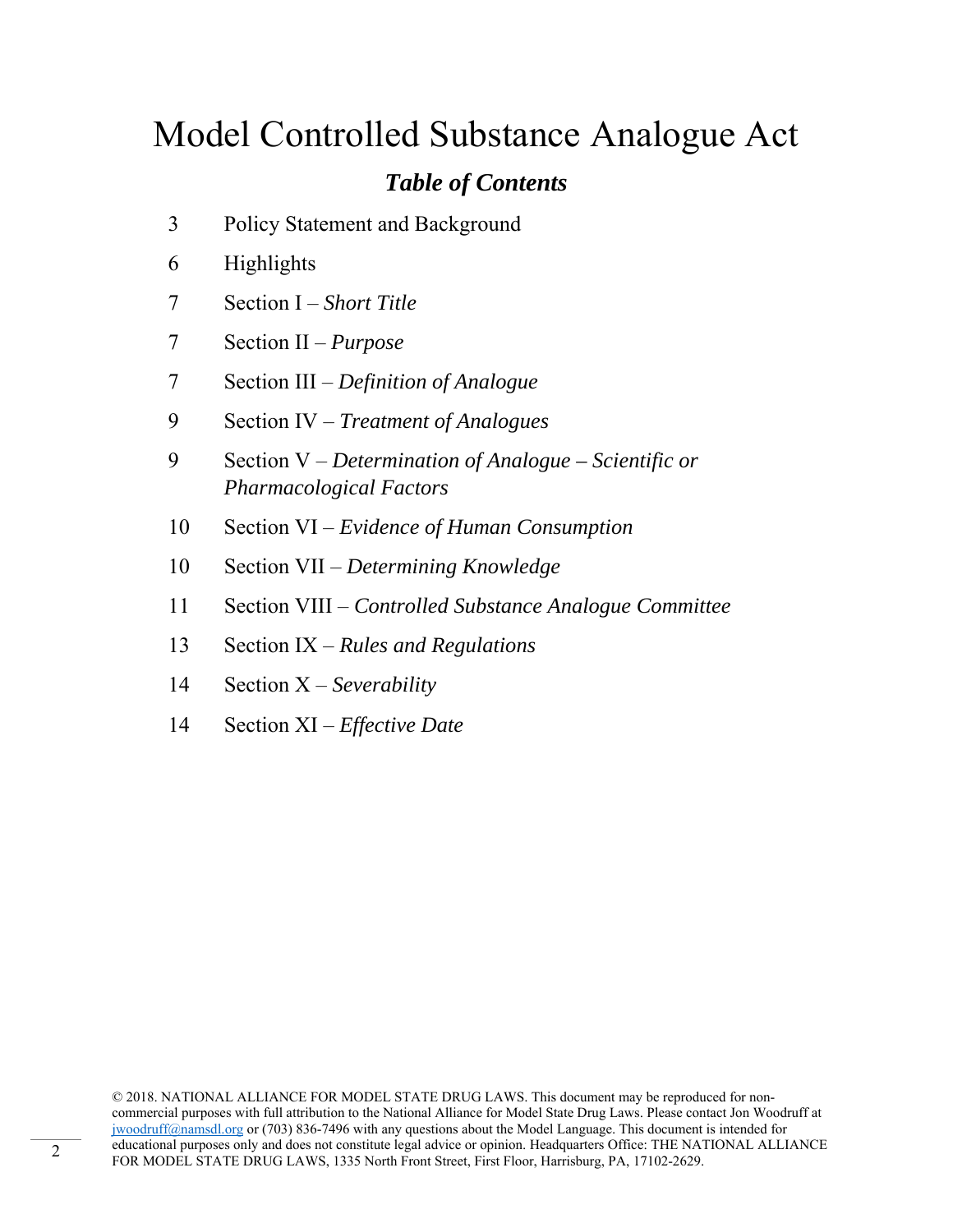# Model Controlled Substance Analogue Act

### *Policy Statement and Background*

The emergence and proliferation over the past 10 years of manufactured drugs designed to mimic the effects of controlled substances is a significant public health threat facing the United States and other countries today. With unfortunate regularity, communities are experiencing outbreaks of localized overdoses or bad reactions due to the ingestion of one or more of these substances.<sup>1</sup> Colloquially referred to as "synthetic drugs" or "designer drugs," the United Nations Office on Drugs and Crime ("UNODC") uses the terms "new psychoactive substances" or "novel psychoactive substances" ("NPS") to describe them. UNODC's definition of NPS is "substances of abuse, either in a pure form or a preparation, that are not controlled by the 1961 Single Convention on Narcotic Drugs or the 1971 Convention on Psychotropic Substances, but which may pose a public health threat."<sup>2</sup>

NPS fall into several structural categories that include synthetic cannabinoids (also known as "synthetic marijuana," "spice," or "K2"), substituted cathinones (also known as "bath salts"), phenethylamines, opioids, tryptamines, benzodiazepines, and several others. According to UNODC's World Drug Report 2018, in the nine years between 2009 and 2017, over 100 different countries report encountering more than 800 different NPS. The 800+ substances reported to UNODC during those years include more than 250 different synthetic cannabinoids, and approximately 150 different substances in each of the cathinone, phenethylamine, and "other" (which include fentanyl analogues and benzodiazepines) categories. $3$ 

The concerns about NPS stem from several factors. First, ingesting NPS can cause a number of serious health problems, including increased heart rate, increased blood pressure, agitation, anxiety, nausea, vomiting, tachycardia, tremors, seizures, hallucinations, paranoid behavior, nonresponsiveness, and death. Second, products containing NPS are readily available to buyers, including at convenience stores, gas stations, and via online sellers, sometimes in packaging that appears designed to attract teenagers and young adults. Third, the clandestine chemists developing NPS often reconfigure the chemical structures of their products to create unregulated

3 UNODC, *World Drug Report 2018* 60 (June 2008), http://www.unodc.org/wdr2018/prelaunch/WDR18\_Booklet\_3\_DRUG\_MARKETS.pdf.

  $<sup>1</sup>$  As one in a sea of examples, within the span of two days in July 2018, reports in Philadelphia and Washington,</sup> D.C. described recent overdose spikes caused in whole or in part by synthetic drugs. Marisa Penaloza*, D.C. Has Had More Than 300 Synthetic Marijuana Overdoses in 2 Weeks*, NPS (July 28, 2018), https://www.npr.org/2018/07/27/632261920/d-c-has-had-more-than-300-suspected-k2-overdoses-in-2-weeks; Joel Wolfram, Synthetic marijuana detected in drug sample from Philly overdose spike, WHYY (July 27, 2018), https://whyy.org/articles/synthetic-marijuana-detected-in-drug-sample-from-philly-overdose-spike/.

*<sup>2</sup> UNODC Early Warning Advisory on New Psychoactive Substances*, UNODC.org, https://www.unodc.org/LSS/Page/NPS (last visited Aug. 3, 2018)

<sup>© 2018.</sup> NATIONAL ALLIANCE FOR MODEL STATE DRUG LAWS. This document may be reproduced for noncommercial purposes with full attribution to the National Alliance for Model State Drug Laws. Please contact Jon Woodruff at jwoodruff@namsdl.org or (703) 836-7496 with any questions about the Model Language. This document is intended for educational purposes only and does not constitute legal advice or opinion. Headquarters Office: THE NATIONAL ALLIANCE FOR MODEL STATE DRUG LAWS, 1335 North Front Street, First Floor, Harrisburg, PA, 17102-2629.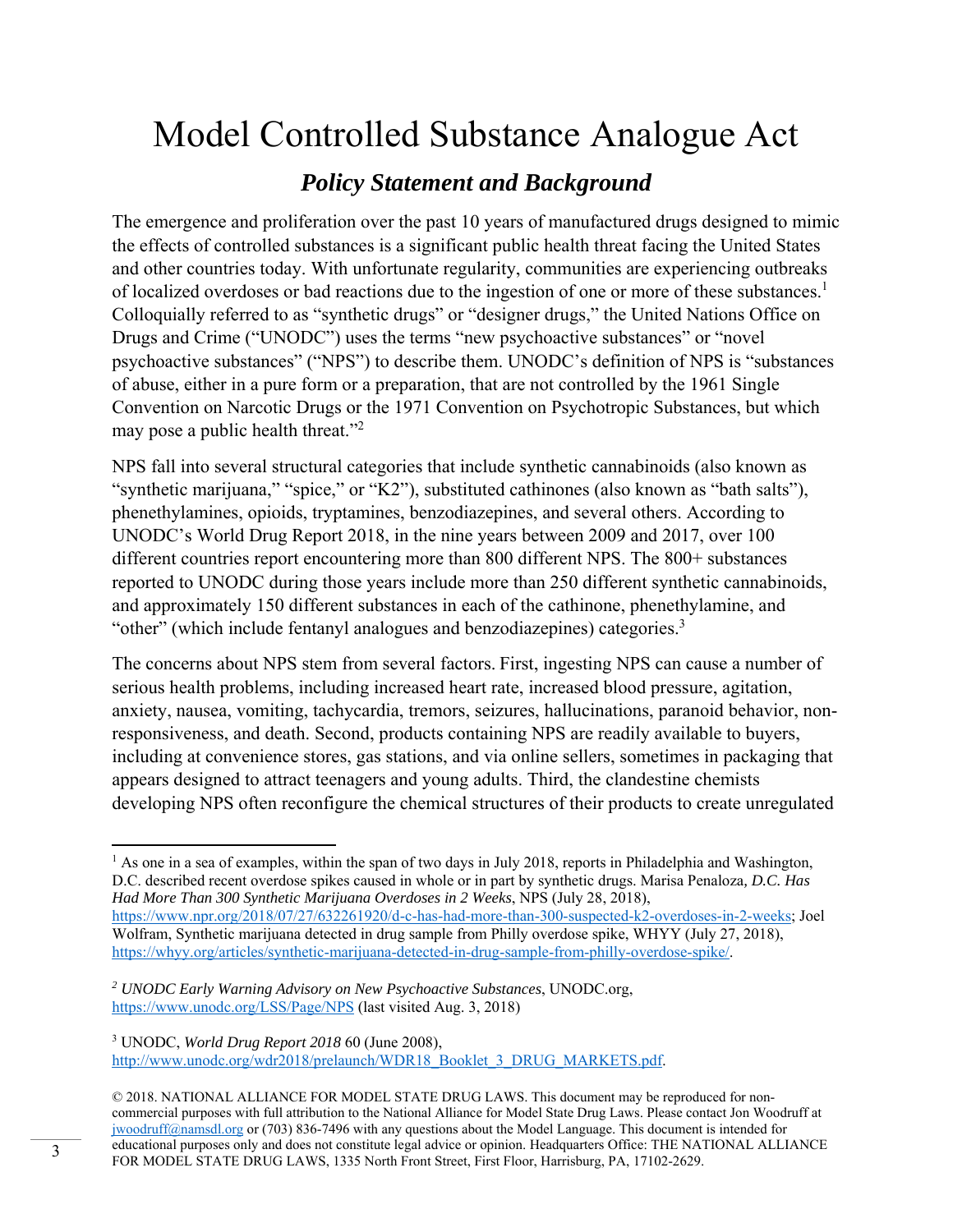versions of drugs in an effort to circumvent controlled substance laws. Indeed, in some countries, people refer to certain NPS as "legal highs," because of the belief (whether accurate or mistaken) that local drug prohibitions do not apply.

Ideally, any comprehensive approach to reducing NPS misuse should address at least: (1) prevention including education about the dangers of use; (2) ensuring adequate resources devoted to intervention, treatment, recovery supports; and (3) supply reduction primarily through law enforcement action. Supply reductions include decreasing the amount of NPS as well as strengthening deterrence by increasing the likelihood that an NPS manufacturer/distributor/seller faces consequences for his or her conduct, via criminal penalties, economic losses, or both.

One available avenue for reducing NPS supply is classifying each substance that presents a threat to public health as a controlled substance. By doing so, state and federal restrictions on the manufacture and sale of controlled substances can be applied to NPS. The ever-changing chemical structure of emerging substances makes this task difficult. By the time that policymakers can move from the initial discovery of a new substance to permanent scheduling as controlled (which can take over a year in some jurisdictions), a different substance replaces the old one and the process must restart. Accordingly, the National Alliance for Model State Drug Laws ("NAMSDL") recommends a multi-faceted approach to controlled substance scheduling containing each of these aspects: (1) a robust set of regularly updated controlled substance schedules covering as many NPS as possible; (2) a method to schedule emerging NPS on an expedited (yet temporary) basis, while authorities decide whether, and work through the more timing consuming process, to schedule on a permanent basis; and (3) a means by which a yet-tobe-scheduled analogue can be treated as a controlled substance even before the temporary scheduling period begins.

NAMSDL's Model Controlled Substance Analogue Act addresses aspect (3) above. The term "controlled substance analogue" (also spelled "analog") is a legal term of art defined by applicable federal or state law. In general, the term refers to a yet-to-be-scheduled substance with a chemical structure and effect on humans that is similar enough to a controlled substance that the law treats it as one. The purpose of an analogue law is to allow law enforcement to prosecute the manufacture, distribution, or sale of a substance with harmful health effects as early as the first encounter, rather than waiting until the substance is scheduled. However, successfully prosecuting such an action is resource intensive. In these cases, law enforcement must prove to a judge or jury both the similarity between the substance in question and a controlled substance and that the defendant had knowledge of this similarity. As such proof is not required once a substance is scheduled, states should strive to limit the time in which an emerging harmful substance falls only under analogue provisions.

Both U.S. federal law, and the Uniform Controlled Substances Act ("UCSA"), define "controlled substance analogue," albeit with a slight grammatical difference between the two definitions.<sup>4</sup> As

 4 21 U.S.C. § 802 (32); Uniform Controlled Substances Act § 101(3) (1995).

<sup>© 2018.</sup> NATIONAL ALLIANCE FOR MODEL STATE DRUG LAWS. This document may be reproduced for noncommercial purposes with full attribution to the National Alliance for Model State Drug Laws. Please contact Jon Woodruff at jwoodruff@namsdl.org or (703) 836-7496 with any questions about the Model Language. This document is intended for educational purposes only and does not constitute legal advice or opinion. Headquarters Office: THE NATIONAL ALLIANCE educational purposes only and does not constitute legal advice or opinion. Headquarters Office: THE NATE<br>FOR MODEL STATE DRUG LAWS, 1335 North Front Street, First Floor, Harrisburg, PA, 17102-2629.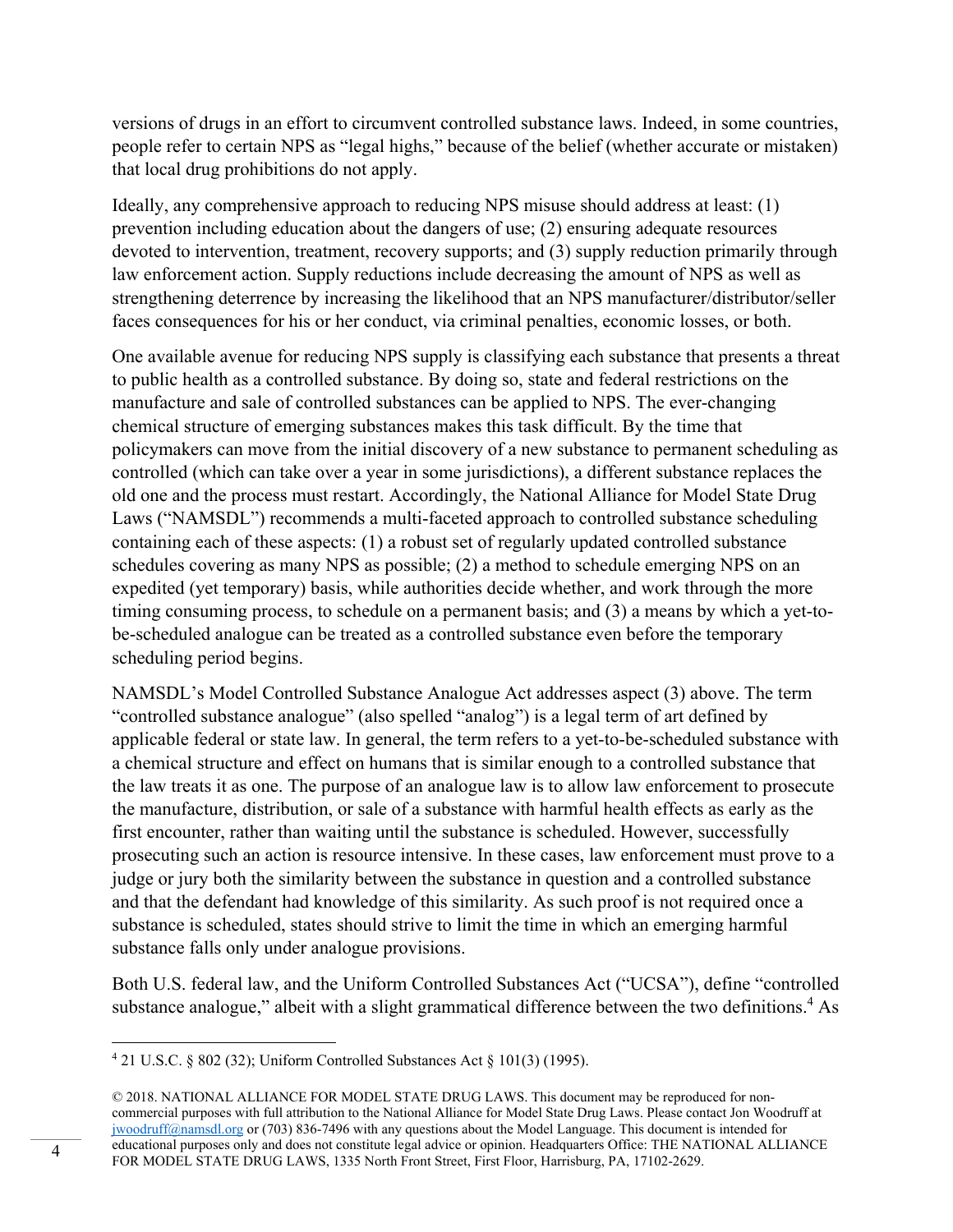of 2017, the laws of 38 states and the District of Columbia define "analogue" or a term akin to it. Unfortunately, there is some ambiguity in the proper construction of the federal definition and considerable variation in state law definitions, with only 22 jurisdictions having a definition that tracks closely with federal law/UCSA.<sup>5</sup> A common requirement of "analogue" definitions is that the substance being considered have a chemical structure that is "substantially similar to" a controlled substance. Complicating this determination is the fact that there is no scientific standard for substantial similarity in chemical structure, leaving this as an issue for litigation in individual cases. Moreover, under federal and many states' laws (and UCSA), an analogue must be "intended for human consumption" in order for controlled substance treatment to apply. As a result, products containing harmful NPS are intentionally mislabeled as "not for human consumption" in an effort to avoid this provision.

The purpose of this Model Act is to address the deficiencies present in state analogue laws derived from federal law or the UCSA by clarifying the definition of an analogue and setting out factors for consideration in determining whether an emerging substance is one. In particular, Section III provides several objective definitions of the phrase "substantially similar to," each based upon a currently-in-force state law, that could be used to make the analogue determination easier. Additionally, the Act removes the requirement that an analogue be "intended for human consumption" in order for treatment as a controlled substance to apply. Finally, the Act proposes creating an interagency committee to make analogue determinations, thereby eliminating in many cases the need to make that determination at trial.

<sup>5</sup> Jonathan Woodruff, *Current State Laws Addressing Novel Psychoactive Substances and Controlled Substance Analogues*, NAMSDL News – Subject Matter Analysis (May 25, 2017), http://namsdl.dynamicwebware.com/News%20Tab/NAMSDL%20News/NAMSDL%20News%20May%2025%202 017.pdf (last visited Aug. 3, 2018).

<sup>© 2018.</sup> NATIONAL ALLIANCE FOR MODEL STATE DRUG LAWS. This document may be reproduced for noncommercial purposes with full attribution to the National Alliance for Model State Drug Laws. Please contact Jon Woodruff at jwoodruff@namsdl.org or (703) 836-7496 with any questions about the Model Language. This document is intended for educational purposes only and does not constitute legal advice or opinion. Headquarters Office: THE NATIONAL ALLIANCE FOR MODEL STATE DRUG LAWS, 1335 North Front Street, First Floor, Harrisburg, PA, 17102-2629.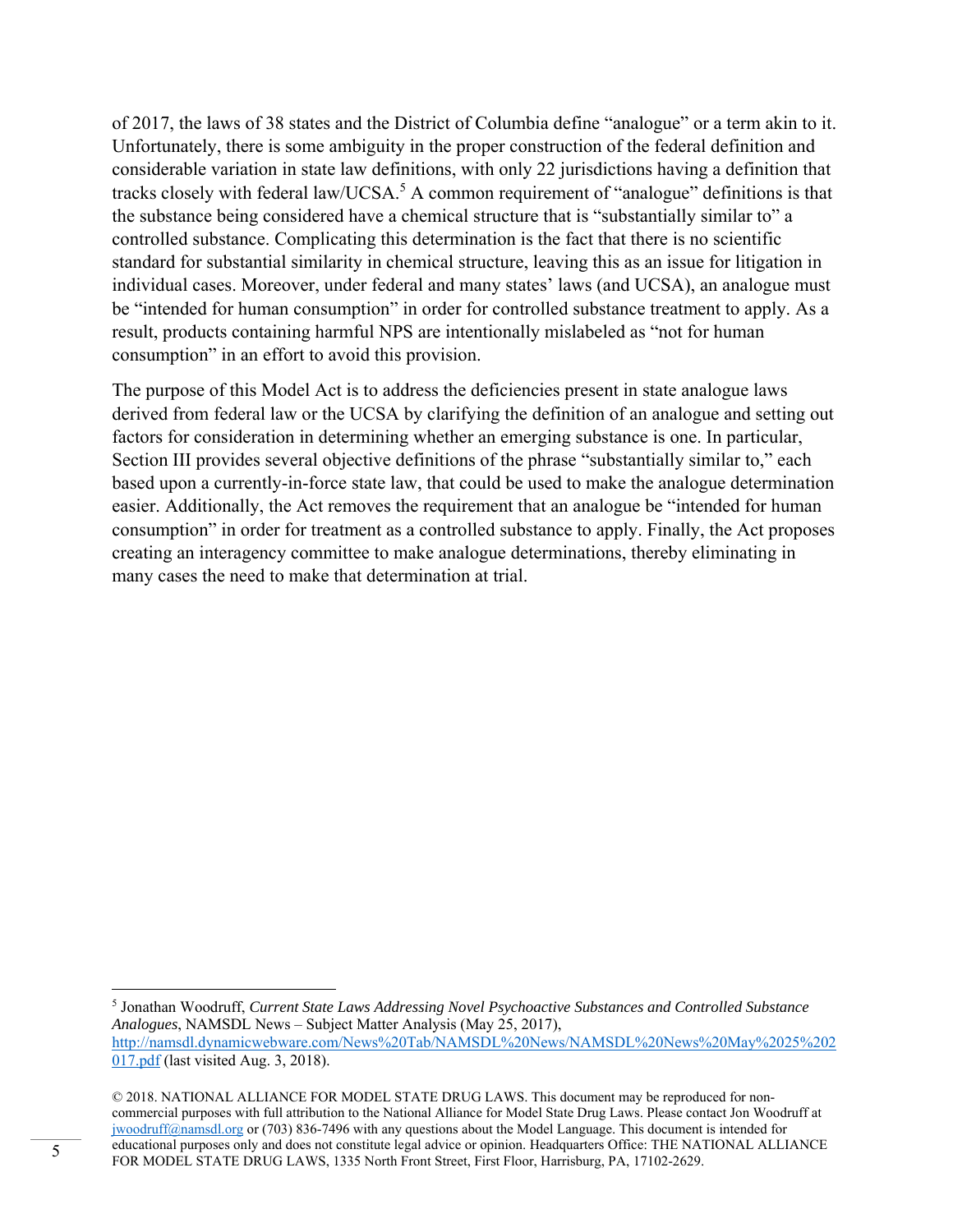## Model Controlled Substance Analogue Act *Highlights*

- Clarifies that to be a controlled substance analogue, a substance must be substantially similar to a controlled substance *and* must either have a substantially similar effect on the body or is intended to have such an effect.
- Provides three options for an objective definition of "substantially similar to."
- Sets out required and recommended factors for consideration when determining whether a substance is a controlled substance analogue.
- Provides that an analogue shall be treated as a Schedule I substance regardless of any evidence of actual human consumption.
- Requires notification of the controlled substance scheduling authority of a prosecution involving an analogue.
- Establishes an interagency advisory committee to designate substances as analogues.

© 2018. NATIONAL ALLIANCE FOR MODEL STATE DRUG LAWS. This document may be reproduced for noncommercial purposes with full attribution to the National Alliance for Model State Drug Laws. Please contact Jon Woodruff at jwoodruff@namsdl.org or (703) 836-7496 with any questions about the Model Language. This document is intended for educational purposes only and does not constitute legal advice or opinion. Headquarters Office: THE NATIONAL ALLIANCE FOR MODEL STATE DRUG LAWS, 1335 North Front Street, First Floor, Harrisburg, PA, 17102-2629.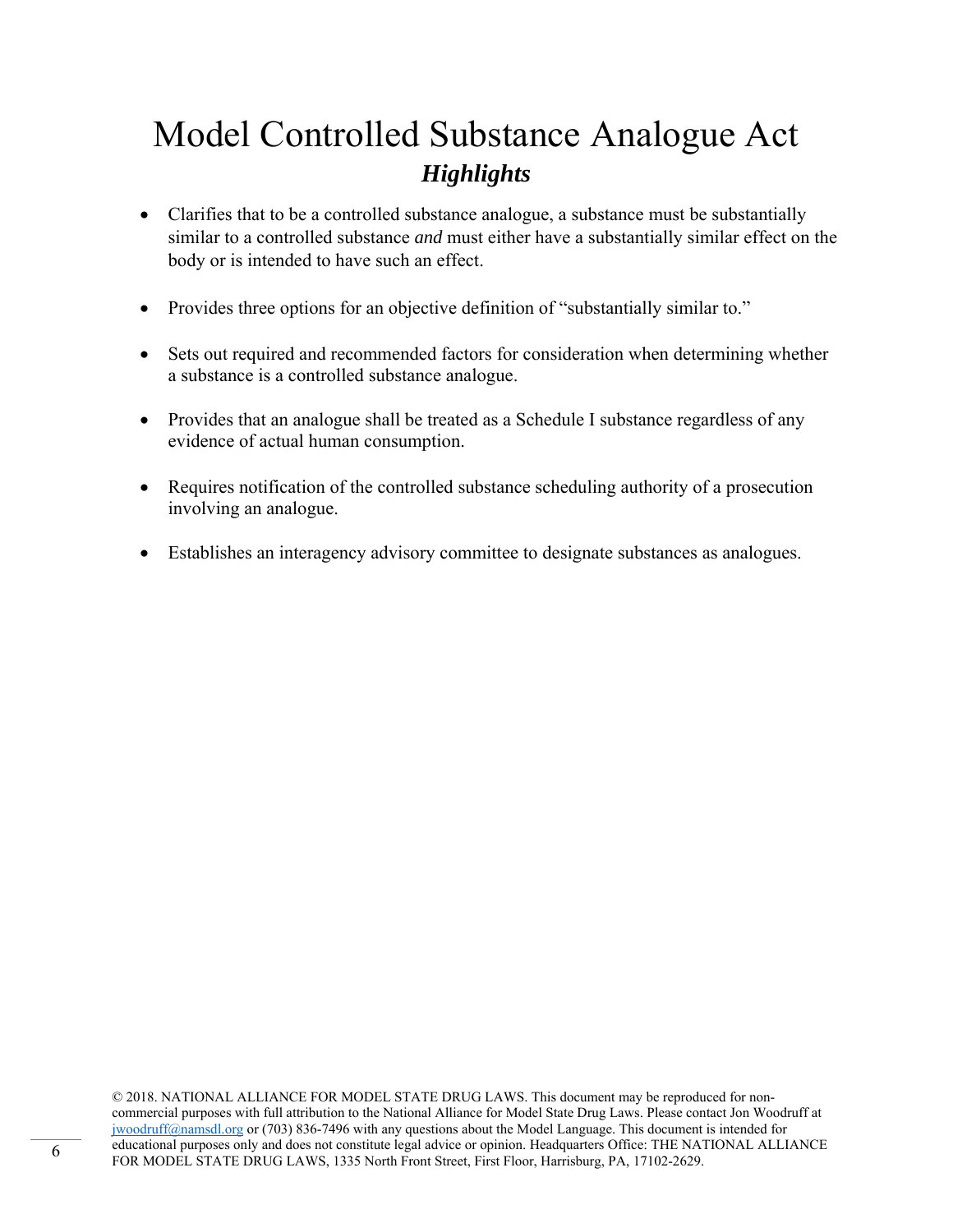#### **SECTION I. SHORT TITLE.**

This Act is known and may be cited as the "Model Controlled Substance Analogue Act" (the " $Act$ ").

#### **SECTION II. PURPOSE**

The purpose of this Act is to amend existing state controlled substances acts by providing a framework to legally treat an emerging substance with potentially harmful health effects that is similar in chemical structure to a controlled substance—an analogue—as a controlled substance prior to the substance being scheduled.. The Act improves upon analogue laws derived from federal law or the Uniformed Controlled Substances Act ("UCSA") by clarifying the definition of an analogue, setting out required and recommended factors for consideration during the determination, and creating an interagency committee tasked with making such determinations.

#### **SECTION III. DEFINITION OF ANALOGUE. 6**

- 1) Except as provided below, the term "controlled substance analogue" means a capsule, pill, powder, product, or other substance, however constituted:
	- a) The chemical structure of which is derivative of, or substantially similar to, the chemical structure of a controlled substance; and
	- b) Which has a stimulant, depressant, or hallucinogenic effect on the central nervous system

 <sup>6</sup> Section III, Subsections (1) and (3) are based on the definitions of "analogue" contained in 21 U.S.C. § 802(32) and Tenn. Code. Ann. § 39-17-454. The use of "and" and "or" in Subsection (1) clarifies that in order to meet the definition of an "analogue," a substance must meet the requirement of Subsection  $(1)(a)$  and either  $(1)(b)$  or  $(1)(c)$ , thereby avoiding the debate over how the federal definition should be interpreted. This same change to the federal definition of "analogue" is proposed in current Congressional legislation (e.g. H.R. 2851, 115<sup>th</sup> Cong. § 8 (2018)).

In addition, there is no consensus in methodology for determining whether the chemical structure of a substance is "substantially similar to" another substance. Indeed, the Scientific Working Group for the Analysis of Seized Drugs ("SWGDRUG"), in its June 2016 recommendations concerning analogues, notes that evaluations of similarity should be made "using a variety of techniques and approaches depending on the specific question being addressed." SWGDRUG, Recommendations: Version 7.1 (June 2016),

http://www.swgdrug.org/Documents/SWGDRUG%20Recommendations%20Version%207-1.pdf. Accordingly, in what is perhaps an effort to promote consistency among such subjective determinations, several states have added objective elements to state law definitions of "controlled substance analogue." In Subsection III(2), this Act provides three objective elements as definitions of "substantially similar to." Subsection (2)(a) is based on Tenn. Code Ann. § 39-17-454. Subsection (2)(b) is based on South Dakota Code § 34-20b-1. Subsection (2)(c) is based on the Utah Bureau of Forensic Services Chemistry Procedure Manual.

<sup>© 2018.</sup> NATIONAL ALLIANCE FOR MODEL STATE DRUG LAWS. This document may be reproduced for noncommercial purposes with full attribution to the National Alliance for Model State Drug Laws. Please contact Jon Woodruff at jwoodruff@namsdl.org or (703) 836-7496 with any questions about the Model Language. This document is intended for educational purposes only and does not constitute legal advice or opinion. Headquarters Office: THE NATIONAL ALLIANCE For equicational purposes only and does not constitute legal advice or opinion. Headquarters Office: THE NATE<br>FOR MODEL STATE DRUG LAWS, 1335 North Front Street, First Floor, Harrisburg, PA, 17102-2629.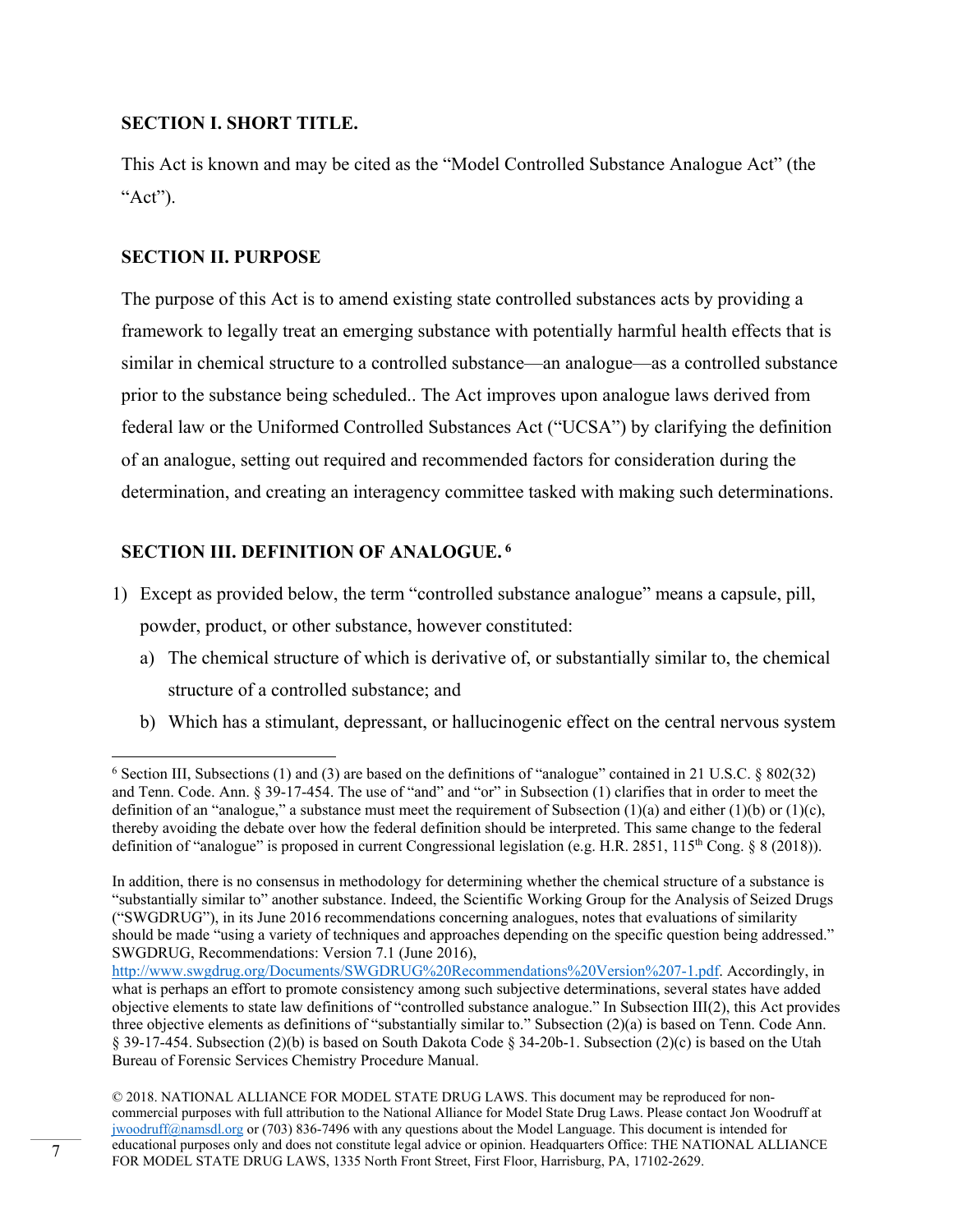that is substantially similar to or greater than the stimulant, depressant, or hallucinogenic effect on the central nervous system of a controlled substance; or

- c) With respect to a particular person, which such person represents or intends to have the stimulant, depressant, or hallucinogenic effect on the central nervous system of a controlled substance; or
- d) Which has been designated as a controlled substance analogue by the Controlled Substance Analogue Committee pursuant to the Section VIII of this Act.
- 2) As used in this section, the term "substantially similar to" means any of the following:
	- a) the capsule, pill, powder, product, or other substance differs in no more than two (2) atoms, one (1) functional group, or any combination thereof, from the structure of a controlled substance. A functional group being that of an alkyl, alkene, alkyne, arene, haloalkane, haloalkyne, haloalkene, aromatic halide, alcohol, ether, amine, aldehyde, ketone, carboxylic acid, ester, or amide group;
	- b) b) the capsule, pill, powder, product, or other substance: (1) differs in its chemical structure to a controlled substance only by substituting one or more hydrogens with halogens or by substituting one halogen with a different halogen; or (2) is an alkyl homolog of a controlled substance; or
	- c) the substance in question shares a common core structure (the central portion of the molecule is the same) with a controlled substance in schedules I or II and has only one point of divergence from the controlled substance.
- 3) "Controlled substance analogue" does not include:
	- a) a controlled substance;
	- b) any substance for which there is an approved new drug application;
	- c) any substance, for which an exemption is in effect for investigational use under 21 U.S.C.A § 355, to the extent conduct with respect to the substance is pursuant to such exemption; or
	- d) Any compound, mixture, or preparation that contains any controlled substance or controlled substance analogue that is not for administration to a human being or animal,

<sup>© 2018.</sup> NATIONAL ALLIANCE FOR MODEL STATE DRUG LAWS. This document may be reproduced for noncommercial purposes with full attribution to the National Alliance for Model State Drug Laws. Please contact Jon Woodruff at jwoodruff@namsdl.org or (703) 836-7496 with any questions about the Model Language. This document is intended for educational purposes only and does not constitute legal advice or opinion. Headquarters Office: THE NATIONAL ALLIANCE FOR MODEL STATE DRUG LAWS, 1335 North Front Street, First Floor, Harrisburg, PA, 17102-2629.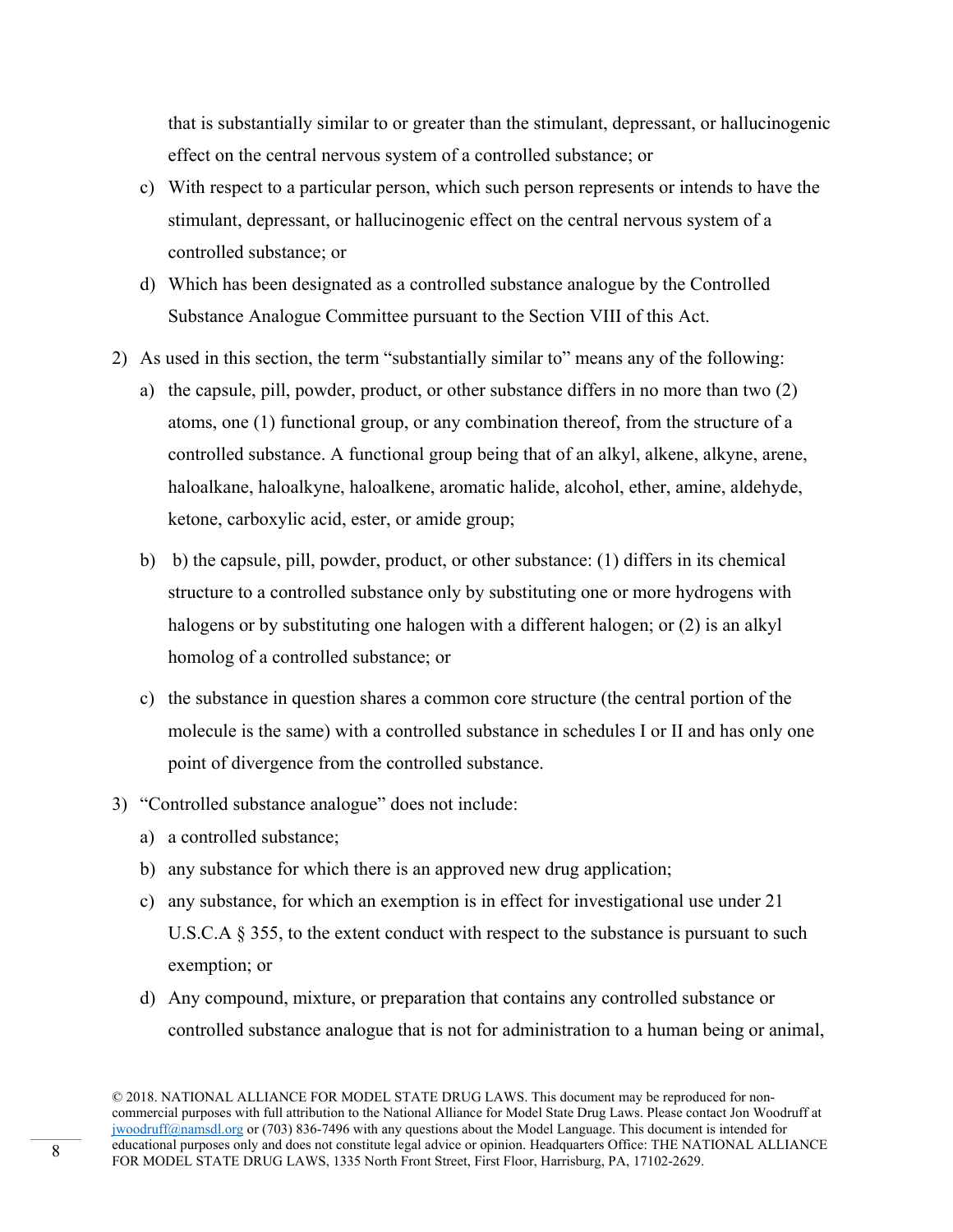and that is packaged in such a form or concentration, or with adulterants or denaturants, so that as packaged it does not present any significant potential for abuse.

#### **SECTION IV. TREAMENT OF ANALOGUES.7**

- 1) A controlled substance analogue shall be treated, for the purposes of the [state Controlled Substances Act or equivalent act addressing controlled substances], as a substance included in Schedule I.
- 2) Within [ ] days after the initiation of a prosecution with respect to a controlled substance analogue by indictment or information, the [prosecuting attorney] shall notify [the controlled substance scheduling authority] of information relevant to expedited scheduling of the substance. Upon a final determination that the controlled substance analogue should not be scheduled, no prosecution relating to that substance as a controlled substance analogue may be commenced or continued.

### **SECTION V. DETERMINATION OF ANALOGUE – SCIENTIFIC OR PHARMACOLOGICAL FACTORS. 8**

In determining whether a substance is a controlled substance analogue, the following scientific or pharmacological factors may be considered, along with any other relevant factors:

1) Its actual or relative potential for abuse;

- 2) Scientific evidence of its pharmacological effect, if known;
- 3) The state of current scientific knowledge regarding the substance;
- 4) The history of the substance and its current pattern of abuse;

<sup>&</sup>lt;sup>7</sup> Section IV is based on Uniform Controlled Substances Act  $\S 214 (1995)$ , except that the requirement that an analogue be "intended for human consumption" is removed. This section provides that a controlled substance analogue be treated as a schedule I substance. In addition, Subsection (2) requires that law enforcement must notify the state's controlled substance scheduling authority of the intention to prosecute a case under the Act so that the analogue can be considered for expedited scheduling.

<sup>8</sup> Section V is based on Tenn. Code Ann. § 39-17-454. This section lists several scientific factors that may be considered by law enforcement and judicial officials in determining whether a substance is a controlled substance analogue. These factors stem from the experiences of the courts in confronting the problem of NPS and analogues.

<sup>© 2018.</sup> NATIONAL ALLIANCE FOR MODEL STATE DRUG LAWS. This document may be reproduced for noncommercial purposes with full attribution to the National Alliance for Model State Drug Laws. Please contact Jon Woodruff at jwoodruff@namsdl.org or (703) 836-7496 with any questions about the Model Language. This document is intended for educational purposes only and does not constitute legal advice or opinion. Headquarters Office: THE NATIONAL ALLIANCE educational purposes only and does not constitute legal advice or opinion. Headquarters Office: THE NATE<br>FOR MODEL STATE DRUG LAWS, 1335 North Front Street, First Floor, Harrisburg, PA, 17102-2629.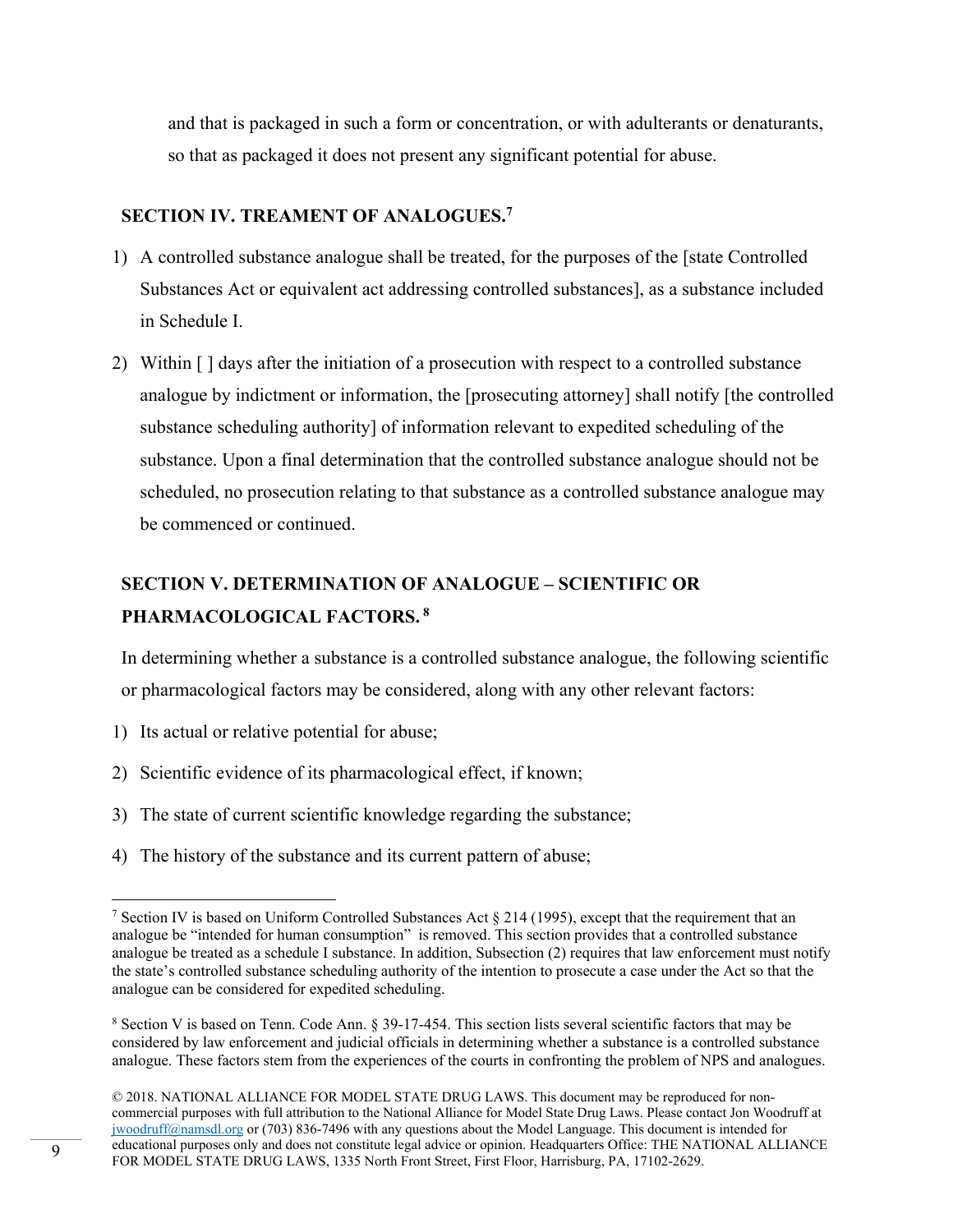- 5) The scope, duration and significance of abuse;
- 6) What, if any, risk there is to the public health;
- 7) Its psychological or physiological dependence liability; or
- 8) Whether the substance is an immediate precursor of a substance already controlled under this chapter.

#### **SECTION VI. EVIDENCE OF HUMAN CONSUMPTION.9**

Evidence of human consumption by an individual or the public at large is not necessary before a substance may be found to be a controlled substance analogue. In addition, the fact that a substance was marketed, advertised, or labeled as "not for human consumption" does not preclude a finding, based on all the evidence, that the substance is a controlled substance analogue.

#### **SECTION VII. DETERMINING KNOWLEDGE.10**

In determining whether a defendant has knowledge that a substance is a controlled substance analogue, the following factors, viewed alone or in totality, shall be considered, along with any other relevant factors:

- 1) the difference between the substance's selling price and the typical sales price of the product the substance is purported to be;
- 2) the substance's diversion from legitimate channels, and its clandestine importation, manufacture, or distribution;
- 3) whether the defendant reasonably knew the substance was intended to be consumed by the

<sup>&</sup>lt;sup>9</sup> Section VI is based on S.1323, 113<sup>th</sup> Cong. (2013) and S.207, 115<sup>th</sup> Cong. (2017). This section allows classification of a substance as an analogue even if there is no evidence of human consumption. It also makes clear that in the absence of evidence of human consumption, the fact that a substance is marked as "not for human consumption" does not prevent classifying it as an analogue.

<sup>&</sup>lt;sup>10</sup> Section VII is based on Tenn. Code Ann. § 39-17-454. This section lists several factors pertaining to the defendant's knowledge that must be considered by law enforcement and judicial officials in determining whether a substance is a controlled substance analogue. These factors stem from the experiences of the courts in confronting the problem of NPS and analogues.

<sup>© 2018.</sup> NATIONAL ALLIANCE FOR MODEL STATE DRUG LAWS. This document may be reproduced for noncommercial purposes with full attribution to the National Alliance for Model State Drug Laws. Please contact Jon Woodruff at jwoodruff@namsdl.org or (703) 836-7496 with any questions about the Model Language. This document is intended for educational purposes only and does not constitute legal advice or opinion. Headquarters Office: THE NATIONAL ALLIANCE FOR MODEL STATE DRUG LAWS, 1335 North Front Street, First Floor, Harrisburg, PA, 17102-2629.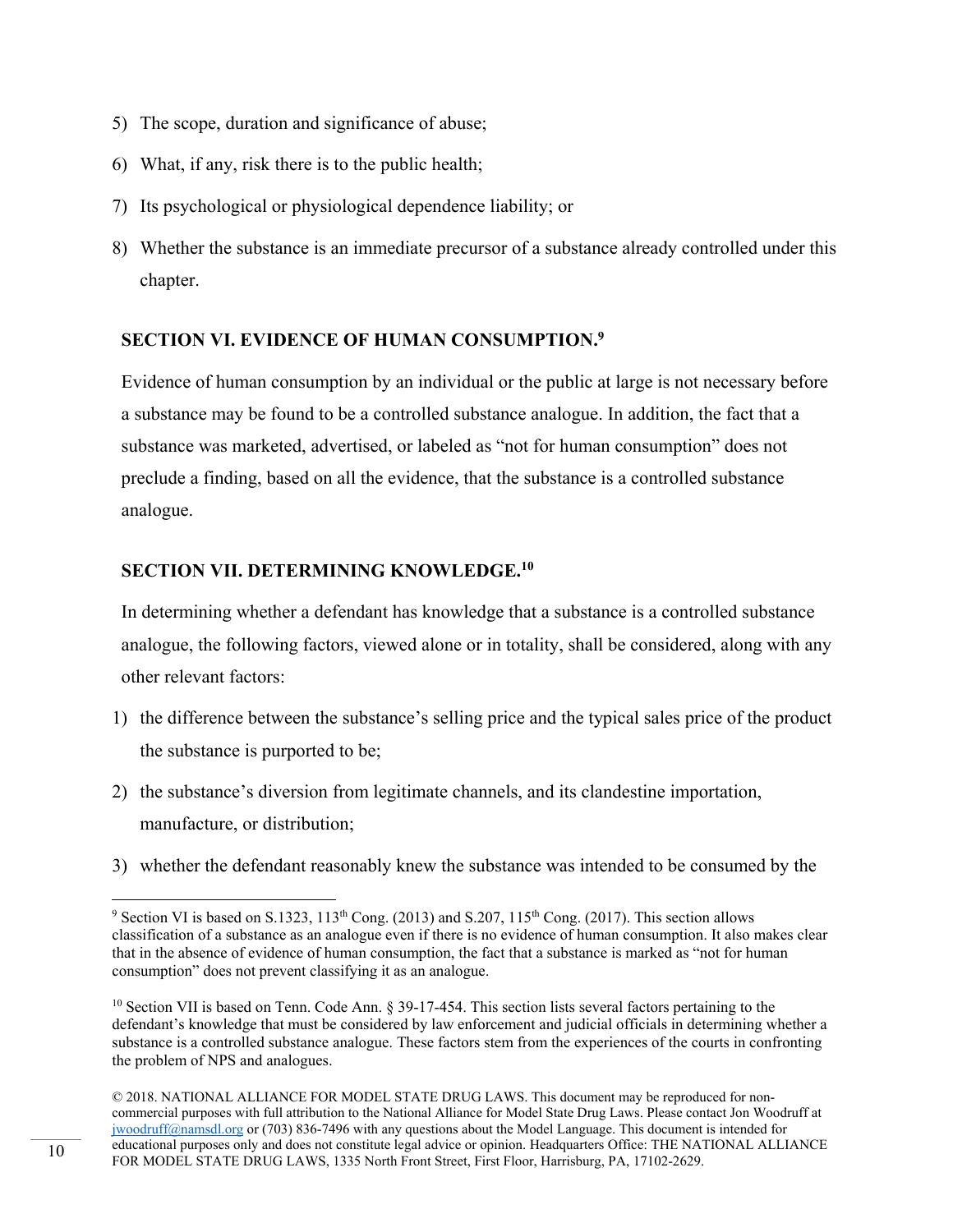final purchaser; or

- 4) comparisons between the circumstances of the sale of the substance at issue and accepted methods of marketing a legitimate nonprescription drug for medicinal purposes, including:
	- a) the packaging of the substance and its appearance in overall finished dosage form;
	- b) oral or written statements or representations concerning the substance;
	- c) the methods by which the substance is distributed; and
	- d) the manner in which the substance is sold to the public.

#### **SECTION VIII. CONTROLLED SUBSTANCE ANALOGUE COMMITTEE.11**

- 1) The [state controlled substance scheduling authority], in consultation with [the state Secretary/Director of Health and Human Services and the Secretary/Director of the state Department of Public Safety], shall establish an interagency committee, to be known as the Controlled Substance Analogue Committee (the "Committee").
- 2) The Committee shall be headed by the [Administrator/Director] of the [state scheduling authority] and shall be comprised of:
	- a) scientific experts in the fields of chemistry and pharmacology, as designated by:
		- i) the [state] Department of Health and Human Services;
		- ii) the [state] Department of Public Safety;
		- iii) the [state] office of drug control policy [or similar body];
		- iv) the [state] Board of Pharmacy;
		- v) the [state] Board of Medicine;
		- vi) the [state] Department of Forensic Science;
		- vii) the [state] Police Department;

- viii) the [state] single state authority on drugs and alcohol; and
- ix) any other agency determined by the [state scheduling authority], in consultation with [the state Secretary of Health and Human Services and the Director of the state Department of Public Safety], to be appropriate;

<sup>&</sup>lt;sup>11</sup> The genesis of Section VIII is S.1323,  $113<sup>th</sup>$  Cong. (2013). This section creates a standing committee whose function is to meet as needed to designate emerging substances as analogues by rule.

<sup>© 2018.</sup> NATIONAL ALLIANCE FOR MODEL STATE DRUG LAWS. This document may be reproduced for noncommercial purposes with full attribution to the National Alliance for Model State Drug Laws. Please contact Jon Woodruff at jwoodruff@namsdl.org or (703) 836-7496 with any questions about the Model Language. This document is intended for educational purposes only and does not constitute legal advice or opinion. Headquarters Office: THE NATIONAL ALLIANCE FOR MODEL STATE DRUG LAWS, 1335 North Front Street, First Floor, Harrisburg, PA, 17102-2629.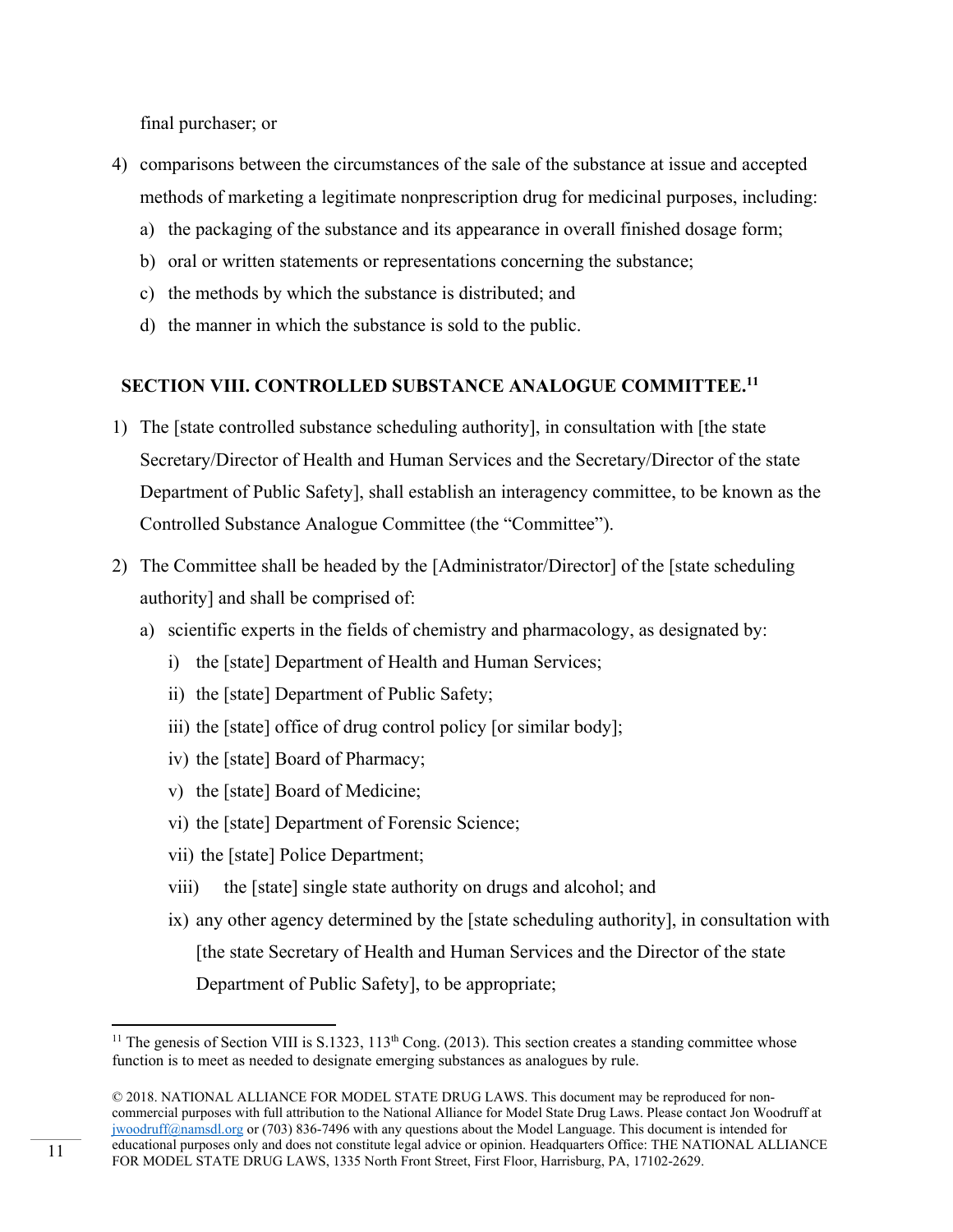- b) local law enforcement experts, including but not limited to one designee of the [state police chiefs association], one designee of the [state association of narcotics law enforcement officers], and one designee of the [state district attorneys association]; and
- c) addiction treatment and recovery experts, including but not limited to a person designated by the [statewide recovery organization].
- 3) Committee procedure
	- a) The Committee shall convene, on an as needed basis, to establish and maintain a list of controlled substance analogues.
	- b) A substance may be designated as a controlled substance analogue by the Committee under this subsection if the substance is determined by the Committee to be similar to a Schedule I or II controlled substance in either its chemical structure or its predictive effect on the body, in such a manner as to make it likely that the substance will, or can be reasonably expected to have, a potential for abuse.
	- c) The [scheduling authority] shall, through rulemaking, establish procedures of operation for the Committee.
- 4) Notice of meetings
	- a) Not later than [a minimum of 30 days] before each meeting of the Committee, the [scheduling authority] shall submit to [the Secretary of Health and Human Services] a notice of the meeting of the Committee, which shall include:
		- i) a list of the substances to be considered by the Committee during the meeting for designation as a controlled substance analogue; and
		- ii) a request for [the Secretary of Health and Human Services] to make a determination of whether an exemption or approval for each substance listed under clause (i) is in effect under section 505 of the Federal Food, Drug, and Cosmetic Act (21 U.S.C. 355).
	- b) Not later than [30 days] after the date on which [the Secretary of Health and Human Services] receives notice under subparagraph (A), the [Secretary] shall submit to the [scheduling authority] a written response to the request described under subparagraph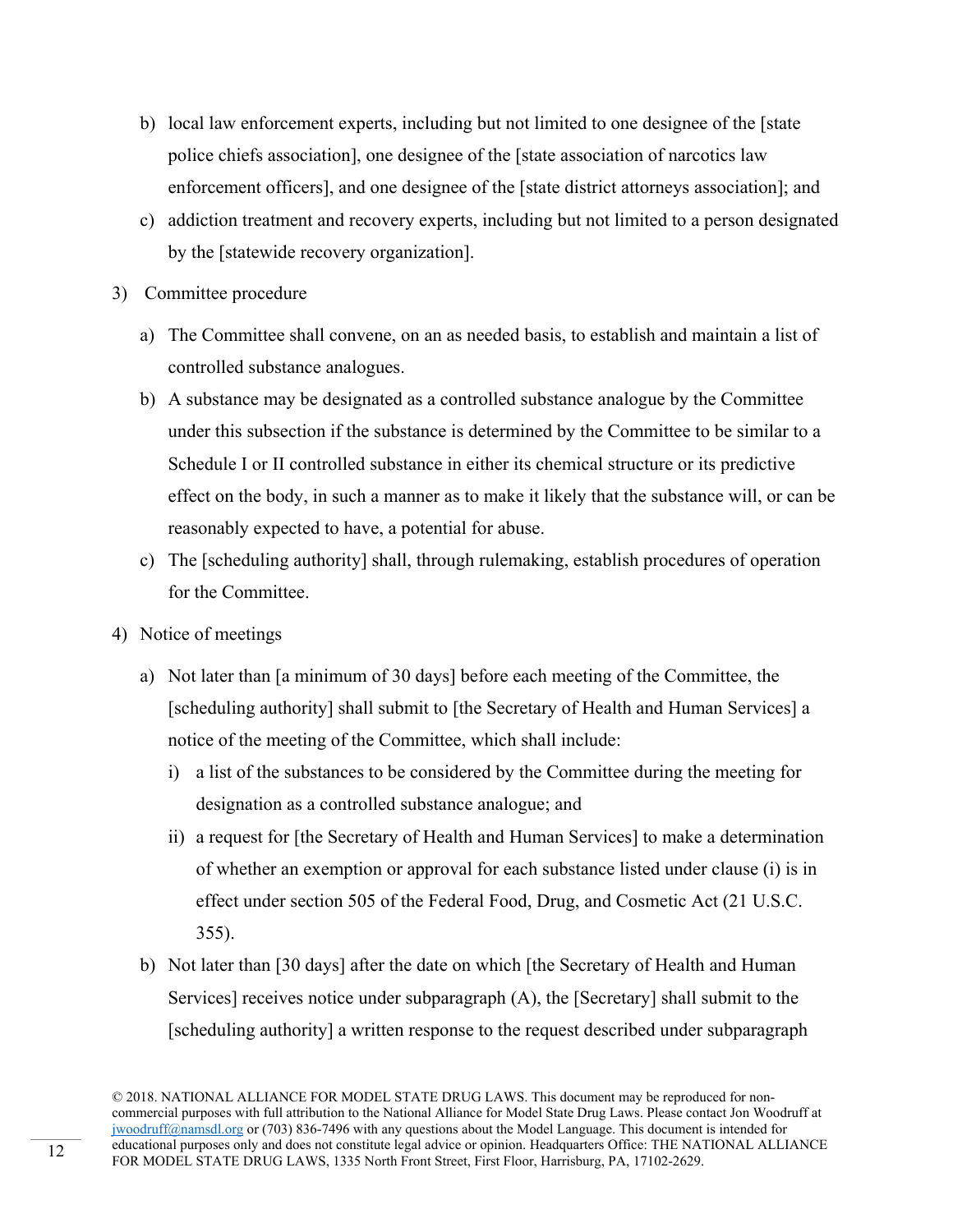(A)(ii). The Committee shall consider the response submitted by [the Secretary of Health and Human Services] in determining whether to designate a substance considered by the Committee at the meeting as a controlled substance analogue.

- 5) Publishing of designation
	- a) The [scheduling authority] shall publish in the [State Register or equivalent public notice] any designation made by the Committee under this subsection.
	- b) The [Administrator/Director] of the [state scheduling authority] shall publish, on the website of the [state scheduling authority], a designation made by the Committee under this subsection, which shall include –
		- i) the chemical and common name of the controlled substance analogue;
		- ii) the effective date of the determination, as described in paragraph (6); and
		- iii) any Schedule I or II controlled substance that the Committee has determined a substance is the analogue of.
- 6) A designation made by the Committee under this subsection shall take effect on the date that is [30 days] after the date on which the designation is published in the [State Register or equivalent public notice] under paragraph  $(5)(A)$ . Such designation shall not provide a defense to a prosecution brought under either Section II(1)(a), (b) or Section II(1)(a), (c) prior to the designation's effective date.
- 7) If a substance designated as a controlled substance analogue by the Committee under this section is subsequently scheduled through a legislative or rulemaking proceeding, the substance shall be automatically removed from the controlled substance analogue list.
- 8) If a defendant challenges the designation of a controlled substance analogue made by the Committee under this subsection, the issue shall be considered a question of law.

#### **SECTION IX. RULES AND REGULATIONS.**

State agencies and officials shall promulgate rules and regulations necessary to implement their responsibilities under this Act.

<sup>© 2018.</sup> NATIONAL ALLIANCE FOR MODEL STATE DRUG LAWS. This document may be reproduced for noncommercial purposes with full attribution to the National Alliance for Model State Drug Laws. Please contact Jon Woodruff at jwoodruff@namsdl.org or (703) 836-7496 with any questions about the Model Language. This document is intended for educational purposes only and does not constitute legal advice or opinion. Headquarters Office: THE NATIONAL ALLIANCE Formal purposes only and does not constitute legal advice or opinion. Headquarters Office: The NATE NATE DRUG LAWS, 1335 North Front Street, First Floor, Harrisburg, PA, 17102-2629.